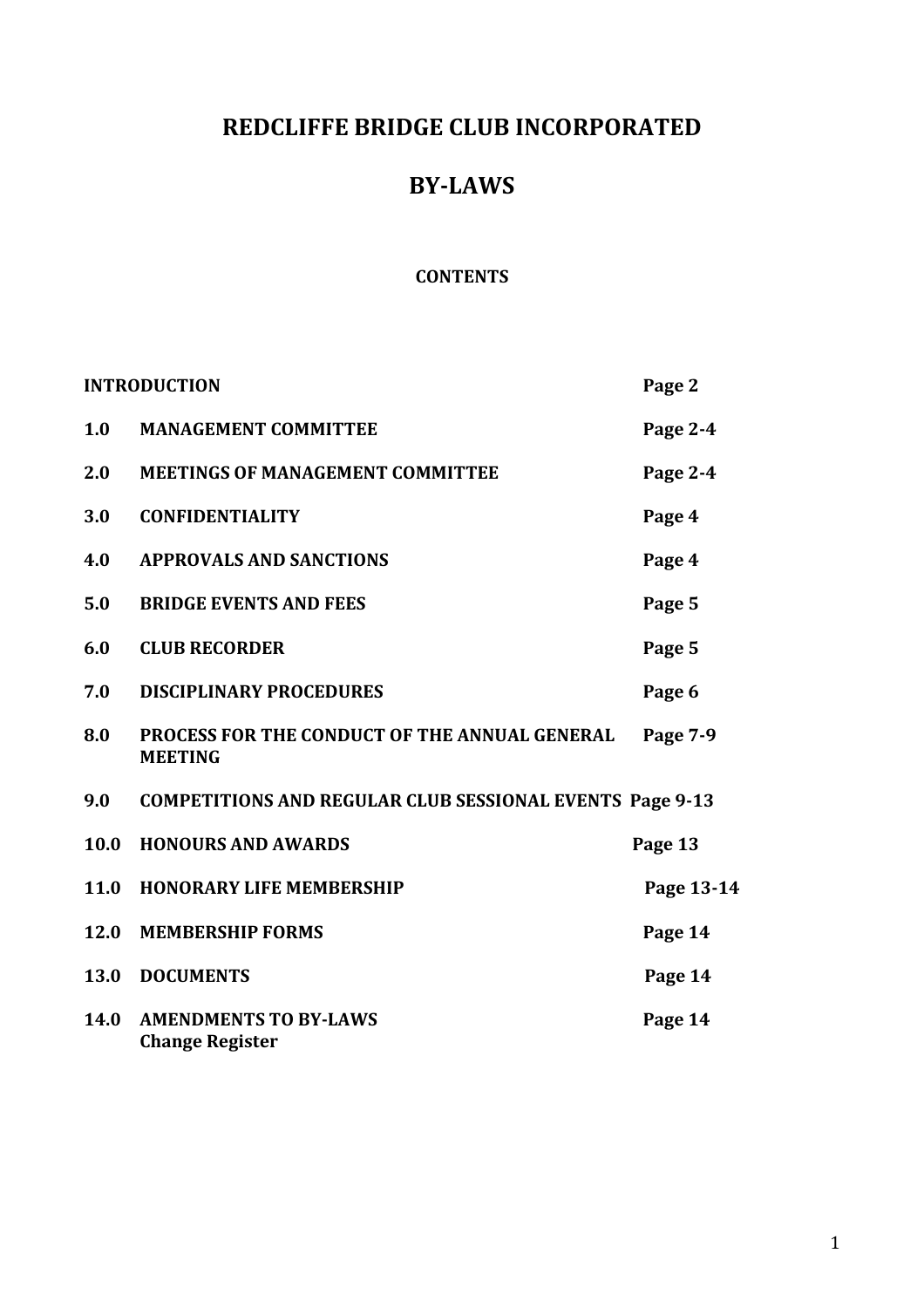# **INTRODUCTION**

As an Incorporated Association registered with the Office of Fair Trading (OFT) the Redcliffe Bridge Club Constitution and Rules (referred to as Rule/s) are consistent with the requirements of the Associations Incorporation Act 1981 and regulations made thereunder.

These By-Laws are established under Rule 39 and govern the day to day running of the club.

Reference in these By-Laws is made to the 2017 World Bridge Federation Laws of Duplicate Bridge (referred to as Bridge Law/s).

Reference is made to the Queensland Bridge Association Regulations (QBA) and the Australian Bridge Federation (ABF) in these By-Laws.

All amendments or additions to these By-Laws must be ratified at a general meeting as provided in Rule 36.

For the guidance of a Management Committee, the Act, Regulations under the Act, the Rules and By-Laws form very comprehensive documentation for club management and administration. Accordingly, it is recommended that the committee refrain from undertaking any interpretation (unless such interpretation is immediately apparent), without first obtaining a written legal opinion.

## **1.0 Management Committee**

- 1.0 All members of the Management Committee of the Redcliffe Bridge Club must be elected in accordance with Rule 19 or otherwise appointed under Rule 21.
- 1.1 A member of the Management Committee must not be in contravention of Section 61A and Section 64 of the Associations Incorporation Act 1981(Qld).

## **2.0 Meetings of Management Committee**

- 2.1 Within a month of the Annual General Meeting (AGM), the Secretary of the new Management Committee must include the following on the Agenda:
	- a) Secretary to fill out and lodge the Annual Return to the OFT, which includes the following:
		- 1) Attach the club financial statement, including the auditor's signed statement, that has been adopted at the AGM
		- 2) Attach a profit and loss statement (for income and expenditure)
		- 3) Attach a balance sheet (for assets and liabilities), and
		- 4) Arrange payment of the annual fee.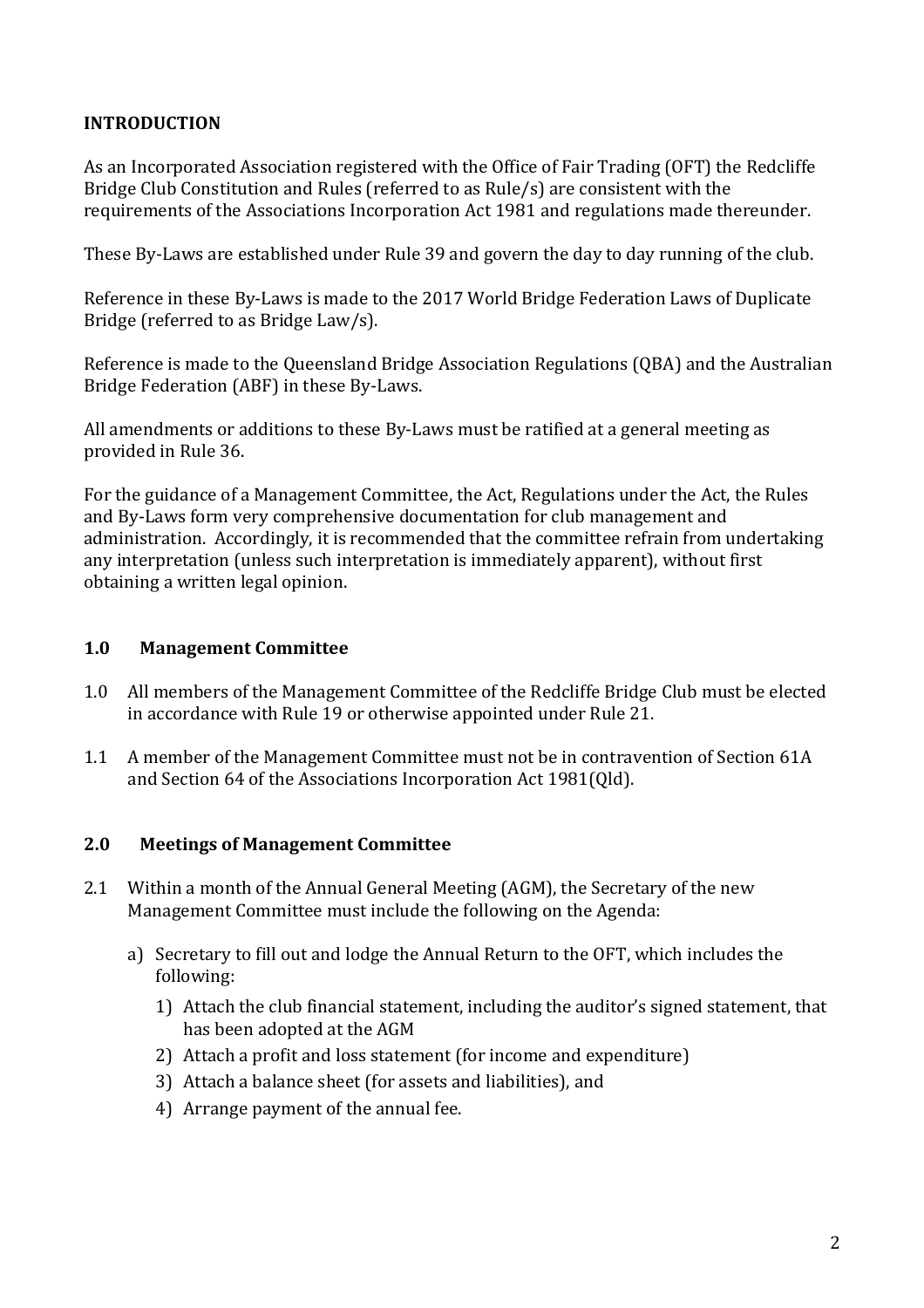- b) The Secretary must notify the QBA and the Moreton Bay Regional Council of any changes to, and contact details for the President, Secretary and Treasurer of the club. (Action: The club website is to be updated with any changes).
- c) The Management Committee shall undertake a review of Position Descriptions to ensure compliance with the requirements of the club Rules and By-Laws to reflect the roles to be undertaken by all office bearers and agreed responsibilities of non- office bearers. Position Descriptions may include, but not be limited to, the following positions:
	- 1) President
	- 2) Vice President
	- 3) Secretary
	- 4) Treasurer
	- 5) Board Dealing Coordinator
	- 6) Building Maintenance Coordinator
	- 7) Catering Coordinator
	- 8) Congress Convenor
	- 9) Delegates QBA and Zonal
	- 10) Director
	- 11) Events Coordinator
- 13) Information Technology Officer and Webmaster
- 14) Librarian
- 15) Master Point Secretary
- 16) Newsletter Editor
- 17) Providore
- 18) Publicity Officer
- 19) Recorder
- 20) Teaching Coordinator
- 21) Tournament Organiser
- 22) Volunteer Coordinator
- 23) Welfare Officer
- 12) Health and Safety Officer

(*Action*: Members appointed to positions together with relevant Position Descriptions are to be displayed on the club website and placed in the document folder located in the playing room).

- d) The Management Committee must oversee a review of the Key Register (*Action*: Register is to be updated as necessary)
- e) The Management Committee must arrange authorisation of bank signatures, in the event of a change in current authorisations
- f) QBA and Zonal Delegates are to be appointed. This shall include the President and one other
- g) A review of the club weekly playing schedule is to be undertaken to ensure member needs are being met
- h) A review of the Club's Occupational Health and Safety Policy document be undertaken
- 2.2 A Management Committee meeting must be held each calendar month, if possible.
- 2.3 Management Committee minutes must be displayed on the club's website and posted on the committee noticeboard in the playing room, once accepted at a following meeting.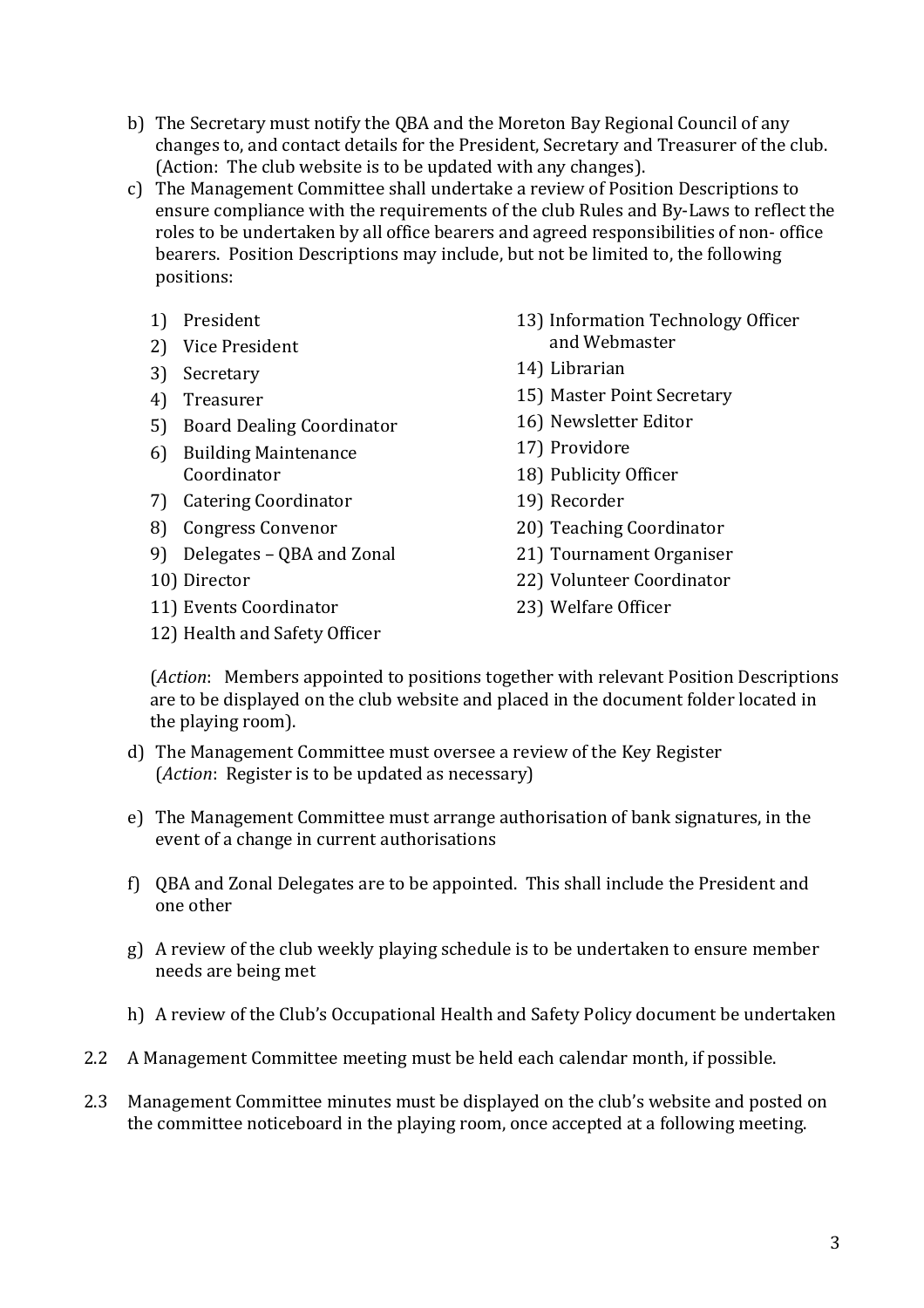- 2.4 The Secretary must acknowledge to sender all incoming correspondence, apart from "junk" mail, and include all such correspondence in the agenda for discussion.
- 2.5 In the event a need arises for a decision to be made prior to a next Management Committee meeting, it shall be conducted in accordance with Rule 29.

# **3.0.1 Confidentiality**

- 3.1 Management Committee members shall take particular note of, and ensure compliance with, the requirements of Rules 13 and 14. Management Committee members shall not discuss confidential committee matters or correspondence with persons outside of committee members.
- 3.2 In instances where, in the opinion of the Management Committee, it is necessary for a communication from the Recorder or Director of an event or with an individual to remain confidential, the committee must ensure that the contents of the communication and, of all discussions thereon, are recorded in the minutes, but with this content omitted from published versions of the minutes, other than the fact that "confidential matters were discussed".
- 3.3 In the event of any communication that results in an inquiry or instigation of disciplinary proceedings, the rules of natural justice shall apply, and the confidentiality requirements of By-Law 3.2 shall be limited accordingly. The publication of proceedings or results of an inquiry or disciplinary proceedings shall be a matter for Management Committee discretion.

## **4.0 Approvals and Sanctions**

- 4.1 All expenditure for club events shall be in accordance with any budget and approved by the Management Committee prior to procurement.
- 4.2 Free bridge game vouchers, which are given in recognition of contributions to the club or as prizes, shall be approved by the Management Committee and included in the club financial statements.
- 4.3 The Providore will be responsible for purchasing supplies as required on the club's customer account, within the budget authorised by the Management Committee, with other authorised officers, as appointed by the Management Committee, to assist the Providore as required.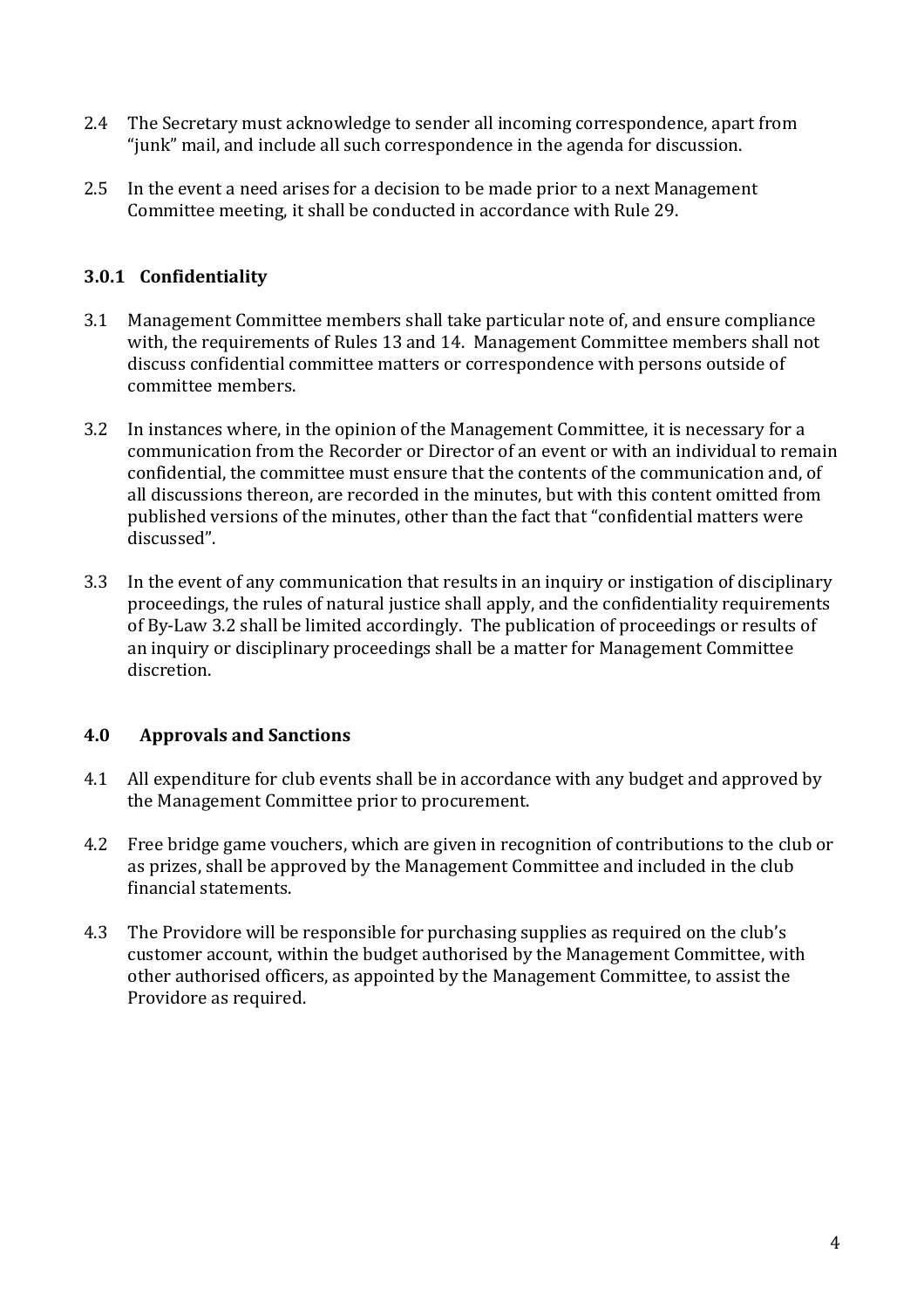## **5.0 Bridge Events and Fees**

- 5.1 Proposed table fees for regular club events shall be approved at a general meeting.
- 5.2 Table fees or entry fees for all congresses, major club competitions and other major events for which the Redcliffe Bridge Club has organising and conducting responsibility, shall be determined by the Management Committee.
- 5.3 The Management Committee shall determine any other fees for services provided by the club.
- 5.4 The Management Committee may determine, and shall, with approval at a general meeting, make honorary payments to the President, Secretary and Treasurer of the club, and also to any member of the club that the Management Committee deems to be appropriate.
- 5.5 Proposed joining fee for each category of club membership, together with the annual subscription for membership, shall be approved at an Annual General Meeting. The annual subscription for membership shall be proportionate, depending on the month of joining, as stated on the Membership Form. All ABF/QBA fee increases shall be automatically passed on for member payment.
- 5.6 For that session of play, the Director and Bridgemate person shall be exempt from payment of regular table fees.

#### **6. Club Recorder**

- 6.0 The Recorder is an experienced bridge player appointed to the position by the Management Committee of the Redcliffe Bridge Club.
- 6.1 The Recorder's role is to consider issues relating to player behaviour referred by a session Director or by any club member. On referral of such an issue, the Recorder will informally and confidentially attempt to resolve the issue through advice to, and if necessary, mediation between the member(s) involved.
- 6.2 If the Recorder is unable to resolve an issue, he/she will make a formal written report to the Management Committee which will then assume responsibility for the resolution of the matter in accordance with By-Law 7.
- 6.3 The Recorder will maintain a confidential written record of referred incidents and actions taken to resolve them, which he/she will make available to the Secretary of the Management Committee upon request.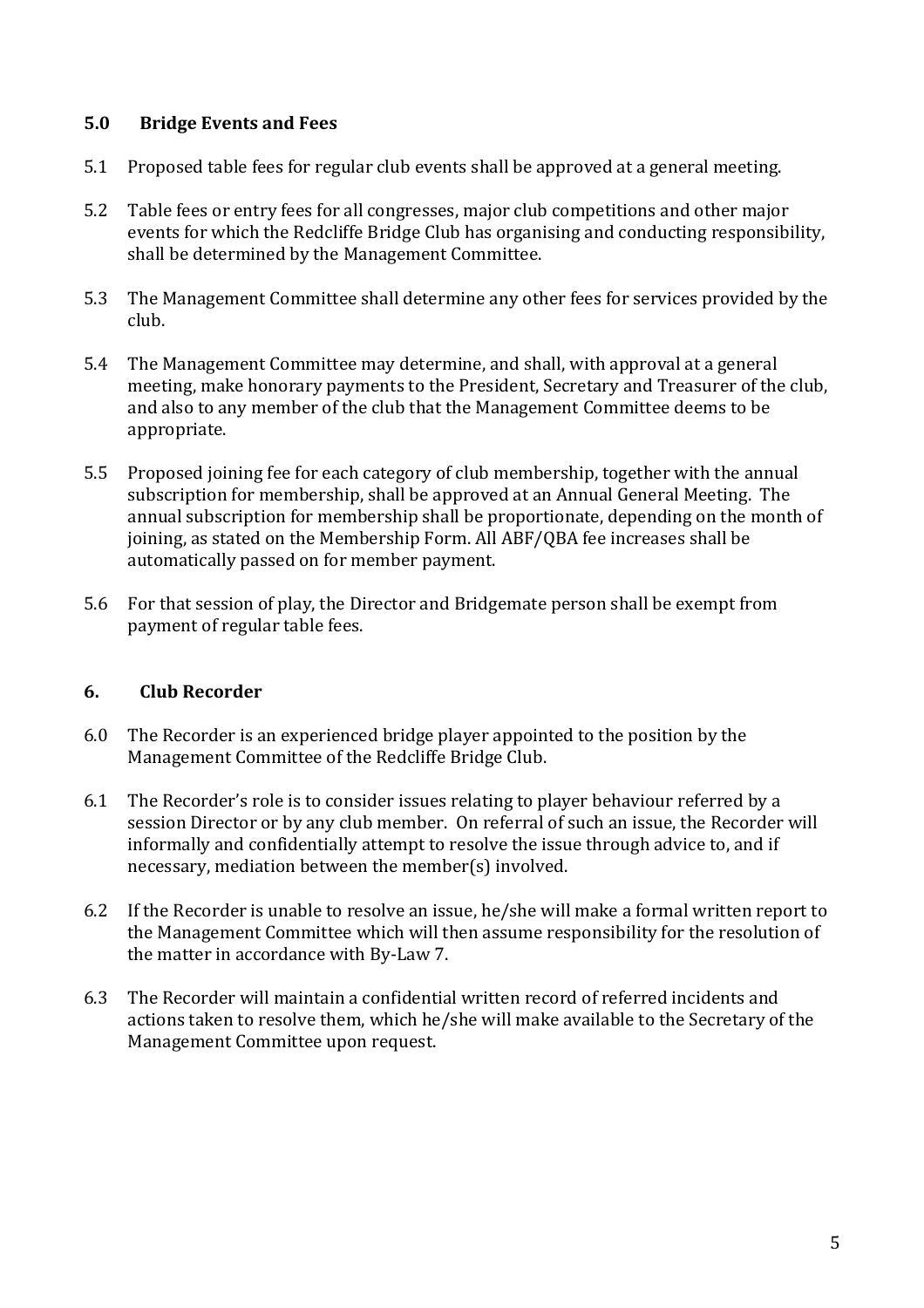## **7.0 Disciplinary Procedures**

*Note: These provisions complement those contained in Rule 12. Procedures in Rule 12 take precedence in the event of any ambiguity.*

- 7.1 The Management Committee may, as soon as possible following their election to office, establish and appoint a disciplinary panel consisting of three (3) members of the Association, who:
	- a) are not committee members
	- b) are experienced players, and
	- c) are well known for their concerns for adherence to ethical behaviour to investigate complaints and other disciplinary matters.
- 7.2 In accordance with Rule 12(2), the Management Committee may act on the written report of a session Director or a session Recorder, or on the written complaint of any member of the Association.
- 7.3 Reports and complaints must be in writing (which includes by email) submitted to and received by the Secretary within seven (7) days of the date on which the breach or the incident is alleged to have occurred. The Management Committee will decide, within reasonable time, whether an investigation of the complaint or the content of the report is required. If so, the complaint or report shall be forwarded to the disciplinary panel for investigation.
- 7.4 Upon receipt of a written report or complaint and a request from the Management Committee to undertake an investigation, the disciplinary panel shall decide how the investigation will be dealt with and whether or not the disciplinary panel will hold a hearing or will consider the matter on the basis of written submissions only. The disciplinary panel shall have total discretion to decide the matter and may seek the views of the parties identified as central to the complaint or written report in exercising its decision. The disciplinary panel shall make its decision in writing.
- 7.5 The disciplinary panel must observe the principles of natural justice in all matters that are referred to it, which requires that the person who is the focus of the complaint or report has the right to be informed of:
	- a) The existence of the complaint or report
	- b) The fact that an investigation has been authorised
	- c) The particulars of the complaint or report that will be considered
	- d) The form that the investigation will take
	- e) Their right to present a case dealing with the complaint or report either in writing or in person to the disciplinary panel, and
	- f) Their right to seek advice, and if appropriate, to be represented at any hearing of the disciplinary panel that he/she appears before.
- 7.6 The accused person shall be invited to respond to the complaint or the subject matter of the written report in writing prior to the commencement of any investigation.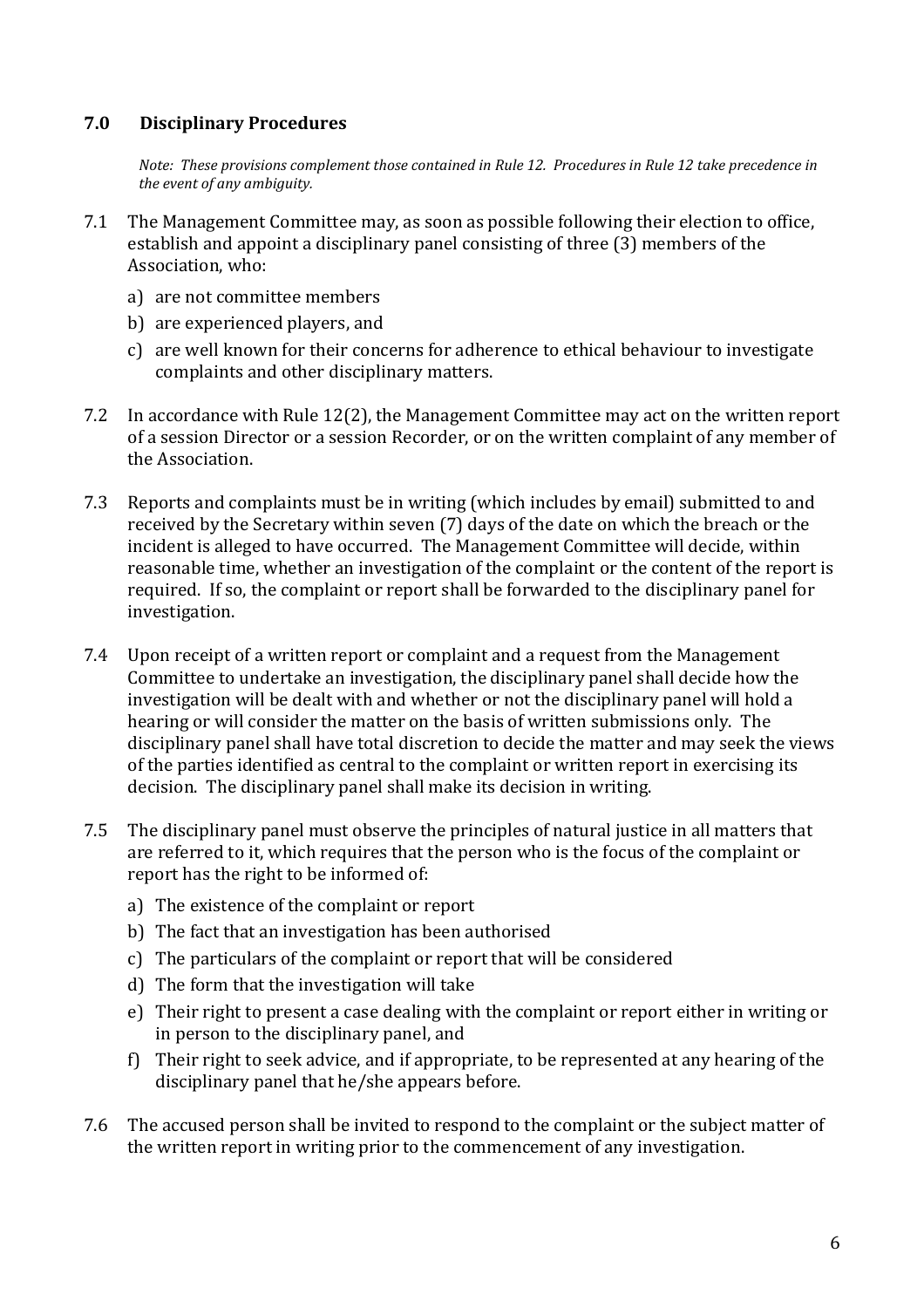- 7.7 The disciplinary panel may seek information and may allow comment from all persons who have knowledge of the incident under investigation. The disciplinary panel shall then consider all of the evidence before it and reach a decision as to whether to hold a formal hearing.
- 7.8 At any hearing, if the accused disputes facts, witnesses may give evidence only on matters relevant to the findings of fact.
- 7.9 Following consideration of all written submissions and/or deliberation of evidence at a hearing, if the disciplinary panel determines that the complaint or subject matter of the written report is substantiated, it must, in writing, advise the accused accordingly and provide opportunity for the accused to show cause why a disciplinary penalty should not be imposed. The communication must state a reasonable time for reply.
- 7.10 Following consideration of a reply from the accused on the question of a disciplinary penalty, if the panel considers that a disciplinary penalty remains applicable, the panel shall frame a recommendation as to an appropriate penalty, inform the accused of their proposed recommendations and provide opportunity for the accused to show cause why the recommended penalty should not be imposed or to identify an alternative penalty that the accused may wish the panel to consider for substitution. The communication must state a reasonable time for reply.
- 7.11 Following its consideration of response, if any, from the accused, the disciplinary panel shall report its findings and recommendations to the Management Committee for ongoing action. The Management Committee shall either accept the recommendations as to the decision and penalty or make its own decision regarding any necessary action to be taken.
- 7.12 If the Management Committee determines to exercise a disciplinary power, the provisions of Rule 12(6) shall apply.

## **8.0 Process for the Conduct of the Annual General Meeting (AGM)**

- 8.1 In managing the process in accordance with Rules 31-38 inclusive, the Secretary shall ensure that:
	- a) At least 28 days prior to the advertised meeting date, nominations are called for all Management Committee positions
	- b) All candidates are advised of all insurance cover and the amount of public liability insurance held by the club
	- c) All candidates are advised of the provision of the Rules and By-Laws of the club
	- d) All nominations for Management Committee positions, together with names of proposer and seconder(s) are displayed in alphabetical order on the noticeboard in the club premises, at least 7 days prior to the advertised AGM date
	- e) Ballot papers are prepared for distribution at the AGM, should a ballot be required for positions and only distributed if approved by members present (presence as defined in Rule 34) at the AGM for this to occur.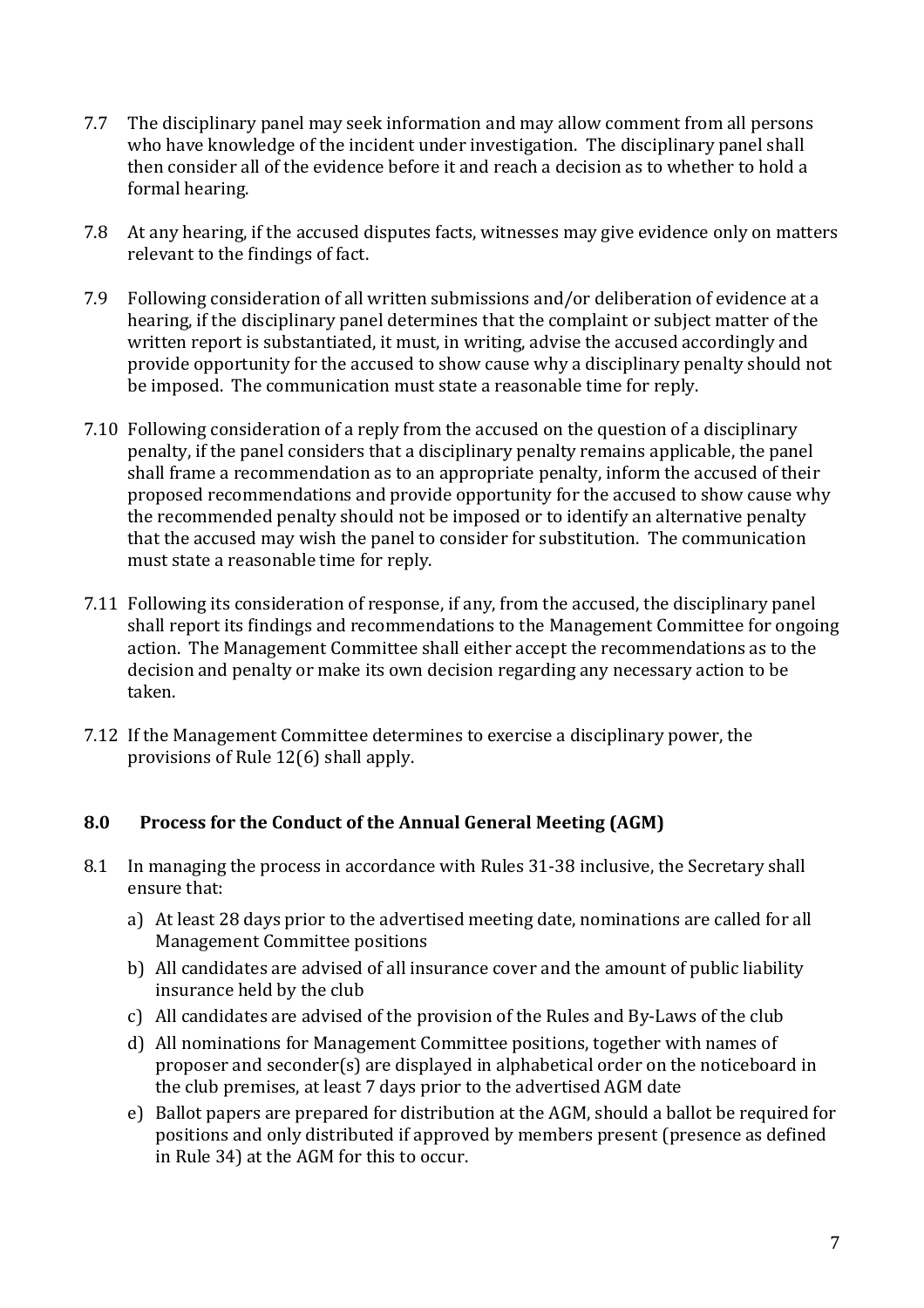- f) In accordance with Rule 31, all members are advised in writing of the AGM venue, date and time, with these details posted on the notice board in the club premises and posted on the club website
- g) A meeting agenda, including reports from the President and Treasurer, financial statements and previous AGM minutes are to be made available at least seven (7) days prior to the AGM
- h) All notices of motion or special resolutions (if proposed), along with the names of the Proposer and Seconder must be made available for reference by all members at least fourteen (14) days prior to the AGM. Notices must be displayed on the notice board in the club premises and included in the meeting agenda that is circulated to all members of the club. A notice of motion or resolution cannot be changed or amended from the proposed form at a general meeting (Rules 32 – 36 apply)
- i) Proxy forms, in accordance with Rule 37, and Appendices 1 and 2 to the Rules, are made available for all members
- j) A Proxy Register is established, containing the names of the appointor and appointee of each proxy registered with the Secretary in accordance with Rule 37 (6). The Secretary shall further ensure that in accordance with Rule 37 (5), no member is registered to carry more than the number of proxies allowed by that rule
- k) On arrival, members sign an attendance book
- l) A book, listing apologies of members unable to attend the AGM is made available to all members for at least fourteen (14) days prior to the date of the AGM
- 8.2 At all general meetings, in accordance with Rule 35, each question, matter or resolution, other than a special resolution is decided by a majority of votes of the members present.
- 8.3 The process for procedure at an AGM shall take the following form:
	- a) The President shall welcome all present
	- b) The minutes of the previous AGM shall be tabled for confirmation
	- c) Any business arising from the above minutes shall be discussed
	- d) The President's Report shall be presented for adoption
	- e) The Treasurer's Report and audited annual financial statements of the club shall be presented for adoption, with motion for payment of honorariums (if any) to be approved by members present
	- f) An approved Auditor for the new financial year shall be proposed and approved
	- g) Election of Officers at this point all Management Committee positions are to be declared vacant and a person, pre-appointed by the Management Committee, will become Chairperson
	- h) The Chairperson will announce a new Management Committee when there are no contested positions, and as a minimum, the management positions of President, Secretary and Treasurer are filled
	- i) If vacant positions remain for the Management Committee, the Chairperson shall call for nominations from the floor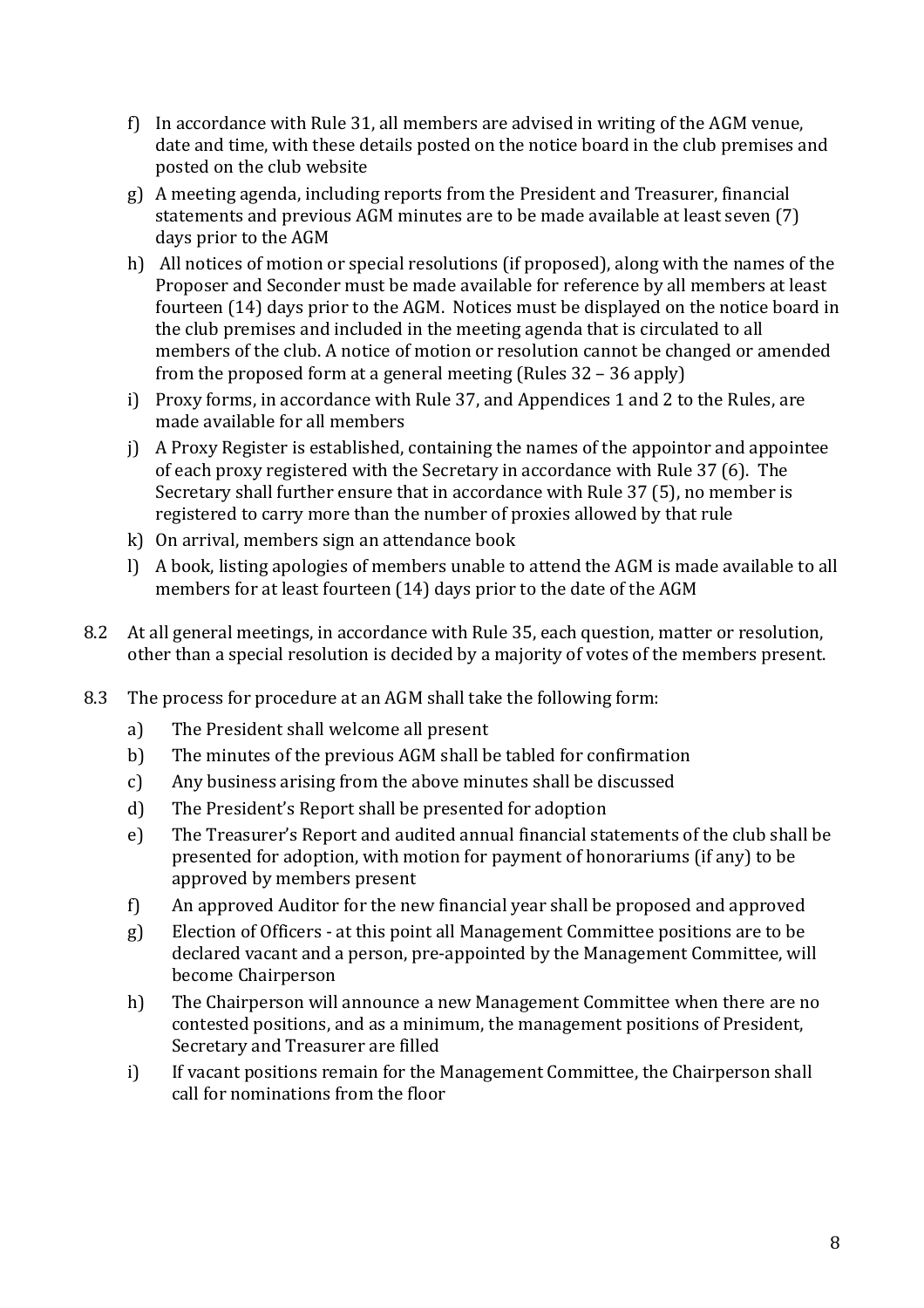- j) If there are contested positions for the new Management Committee, the Chairperson shall call for a vote. Election to positions may be by show of hands or by ballot. (In accordance with Rule 35 (5), if 20% of members present demand a secret ballot, a secret ballot shall be conducted for any contested positions.)
- k) In the event of a ballot for positions on the Management Committee, the Chairperson shall announce that there shall be one only ballot and the successful candidate shall be that person receiving the majority of votes (i.e., the successful person is that person "first past the post"). It must be noted that in accordance with Rule 35 (2), the Chairperson has a casting vote in the event that votes are equal
- l) The Chairperson shall inform the members and scrutineers of the form of voting to ensure a fair result. Members having the highest number of votes shall be elected to positions on the Management Committee
- m) In the event of a ballot, (secret or otherwise), two scrutineers shall be appointed by the Chairperson to conduct the ballot
- n) On instructions from the Chairperson, the scrutineers shall destroy the ballot papers following the completed ballot and announcement of results
- o) In accordance with Rule 34, postal voting is not permitted. A member must be present (presence as defined in Rule 34) at the meeting in order to vote
- p) The Chairperson shall announce and welcome the members of the new Management Committee and the meeting, under the chairmanship of the incoming President, shall be opened for general business.

## **9.0 Competitions and Regular Club Sessional Events**

- 9.1 Entry forms and all advertising material of whatever nature, and by whatever media for all events, including regular club sessional events, must clearly state the conditions of entry, which shall include, but not be limited to (as applicable) eligibility to play; age restrictions; closing dates for nomination; and bidding systems allowed. Should a side section (for players not competing in a competition) be permitted, entry forms and all advertising material must state conditions for play in such side section.
- 9.2 The Tournament Organiser shall arrange, where possible, for a paid, non- playing accredited Director to conduct all Club Championship events, (with the exception of the Novice Pairs event); GNOT qualifying events; and any other events (e.g. congresses, inter-club) for which the Redcliffe Bridge Club has organising and conducting responsibilities. If a non-playing accredited Director is not available, then a playing accredited Director shall be appointed. The Tournament Organiser is to have any negotiated payments approved by the Management Committee.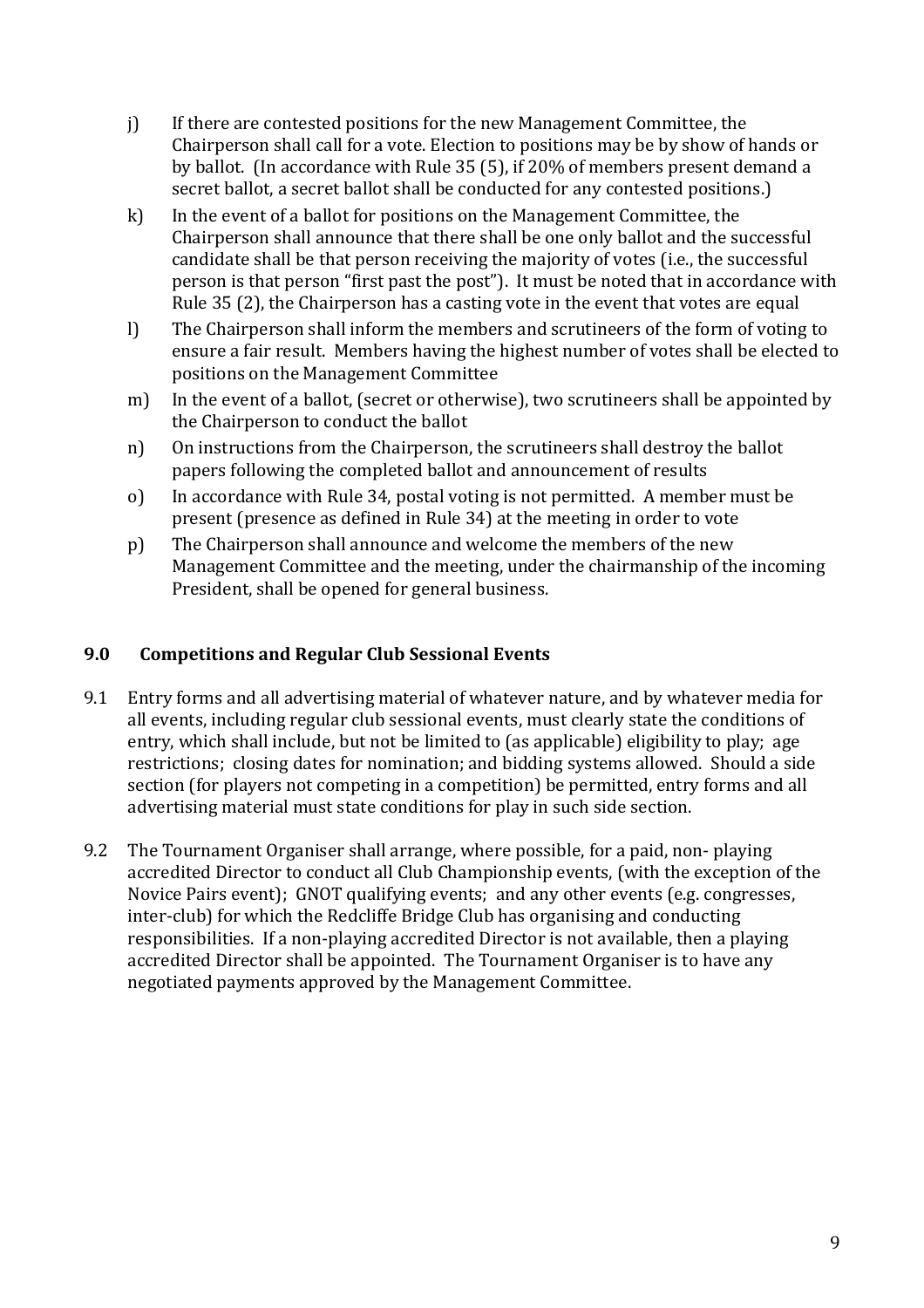- 9.3 Eligibility and Entry Requirements
	- a) All entrants must be Members of the Redcliffe Bridge Club to be eligible to play in the following events:
		- 1) Championship Teams
		- 2) Championship Individual
		- 3) Ton Vankan Pairs
		- 4) Championship Pairs
		- 5) Novice Pairs (for less than 50 points at the date indicated on the nomination form)

The appointed Director for the event shall take responsibility for checking the eligibility of entrants.

- b) For GNOT qualifying heats held by the club, a minimum of 3 players for one team at the table at any time must be members of the Redcliffe Bridge Club, and every player must be a current member of a club in the Brisbane Zone. Eligibility and entry requirements shall otherwise be in accordance with QBA regulations.
- c) Apart from regular club sessional events, players must nominate for an event in which they have chosen to compete. Players who have not nominated, but who wish to nominate after nominations have closed, shall be included in the event at the discretion of the Director for the event.
- d) For interclub events Members representing Redcliffe Bridge Club shall be determined by the Management Committee.
- e) For regular club sessional events (including red point events) and for all other events not itemised in paragraphs (a) or (b) above, for members affiliated with ABF or QBA there shall be no restrictions on entry; nor award of points to place-getters, nor award of prize money (if any) other than as may be imposed by QBA regulation, including the ABF 100% Rule. (Unregistered players, i.e., players not affiliated with ABF or QBA, may play in regular club sessional events as visitors to the club for a limited number of sessions (no more than 15). This applies equally to citizens of Australia and elsewhere. Unregistered players shall not be allowed entry to competitions).
- 9.4 Procedures for club championship and regular club sessional events

*It is most important to note that much of the content of this By-Law provides a "paraphrased" selection of procedures contained in the World Bridge Federation Laws of Duplicate Bridge and in QBA regulations that are, perhaps, more relevant to club activities. The Laws of Bridge, together with ABF/ QBA Regulations must be referenced as required.*

The following (unlimited) procedures shall apply where relevant:

a) *Eclectics -* At the end of each month, eclectics shall be calculated on an individual basis for all regular club sessions. The eclectic is based on each player's best three out of four or five available green point sessions each month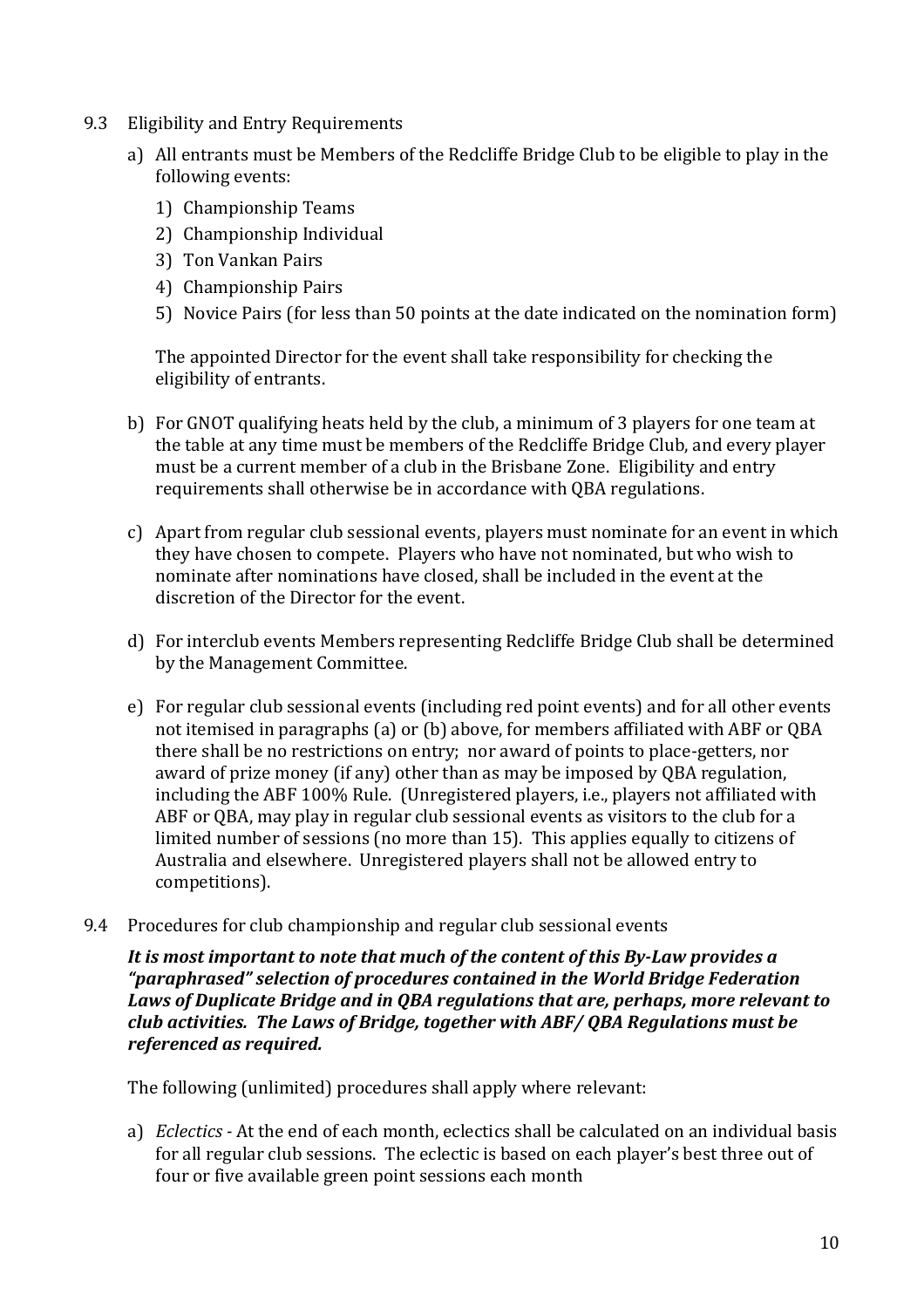- b) *Prize Money -* The Management Committee, in its discretion, may award prize money for any event, provided that notice of prize money is clearly communicated to all members. If a member is non-financial for two (2) months, then Rule 9 (3) applies
- c) *Events* All events shall be conducted in accordance with the latest version of the World Bridge Federation Laws of Duplicate Bridge and QBA Regulations and all players shall be bound by the Rules and By-Laws of the club. The Tournament Organiser shall be responsible for preparing an event but may delegate powers and duties. The Director of an event is responsible for the management of the event. Procedures include, but are not limited to the following
	- 1) Events, consisting of not less than 24 boards, shall be conducted with the timer clock set (generally) for 6 minutes per board, but the final decision on the time allocated for the play of a board shall always remain with the Director for the event
	- 2) Players are to be present and seated at least 15 minutes prior to the commencement of play. Late players may be accepted up to the commencement of play, at the discretion of the Director for the event. The reserving of any seat or table for any reason may only be done by the Director. (Players must contact the Director as necessary.)
	- 3) Players must cooperate with the Director for the event should a division of the field be required and/or change of seating. The Director shall determine the movement for the event
	- 4) Players' mobile phones must be turned off or put on silent mode during an event. The Director for the event may impose a procedural penalty on an offending player. In order to avoid any penalty, any player expecting an urgent call must inform the Director before the start of play. (Bridge Law 90 applies)
	- 5) The use of a foreign language is not allowed while the cards are out of the board. Between hands, if players cannot use good English, they should request approval from opponents to use a foreign language. If permission is granted, it is the responsibility of those communicating in the foreign language to explain as well as they can what was said
	- 6) Both players in a partnership must have an identical System Card available to opponents. Only Green and Blue Systems shall be allowed at the Redcliffe Bridge Club for club competitions and regular club sessional events
	- 7) The Director for an event may require that an "average" result shall be awarded if a card has not been tabled before the 3-minute warning bell for the end of the round has sounded. If the Director considers that one pair is at fault for not completing the round within the allocated timeframe (e.g., slow play), the Director may penalise the "at fault" pair and award an adjusted result. (Bridge Laws 12 and 90 apply)
	- 8) The Director for an event shall be the only person permitted to alter or adjust a score (or to instruct the scorer to do so), in the event of a scoring error or an infringement penalty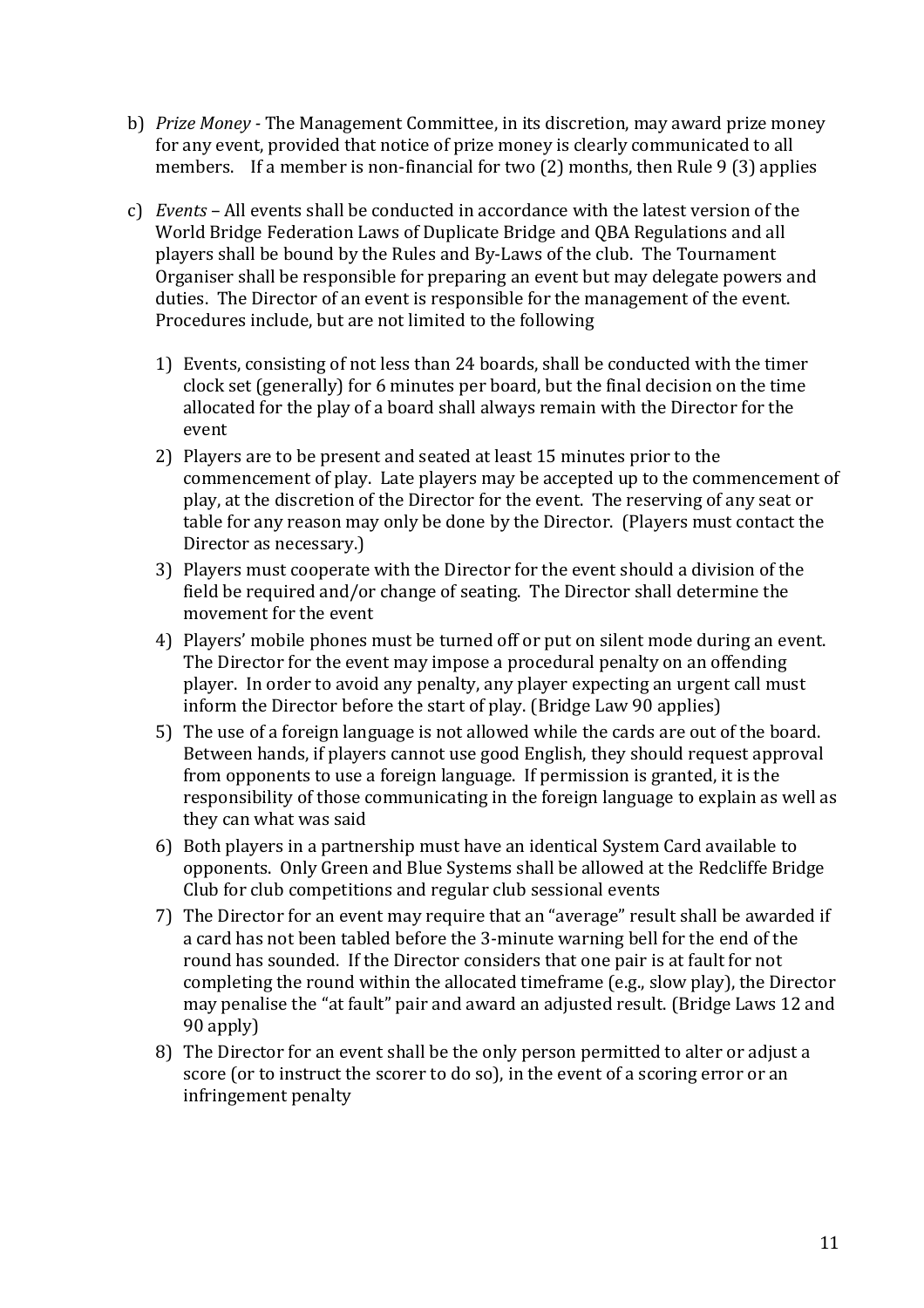- 9) In the event of a scoring issue, the Director for the event shall, where possible, make a ruling at the table. If it is necessary for a ruling on the issue to be deferred to a later time, all parties central to the issue must be afforded the opportunity to be present when the ruling occurs
- 10) Bridge Law 79 (C) allows a Director, with Tournament Organiser approval, to correct a score after the expiration of the Correction Period, subject to conditions. The time limit for appealing a score entered in error is 5 pm on the day following the event.
- 11) The time limit for appealing a Director's ruling is 30 minutes after the end of the session or the end of play. All appeals must be made to the Director of the event and must be done with the agreement of both parties in pair events, or with the agreement of the captain in team events. (Bridge Law 92 applies)
- 12) An Appeals Committee shall be formed, in accordance with and compliance with the requirements of QBA Regulations Section 1. An Appeals Committee shall have an uneven number and will rule on matters, other than points of law. The rules of natural justice shall apply to all committee deliberations and decisions. (Bridge Law 93 refers)
- 13) As per Section B, QBA Regulations, players deemed to have psyched are required to report their own psyches in the Redcliffe Bridge Club Psyche Register. Details of the hand and the bidding sequence must be included. If a Director subsequently discovers that a psyche has not been reported, he/she may apply a procedural penalty.
- 14) Visual on-screen results shall be made available, where possible, at the tea break as well as after all play has ceased.
- 15) At the end of an event the North-South pair shall be responsible for returning the boards, Bridgemate machines and table numbers to the scheduled assembly area, while the East-West pair shall be responsible for the tidying of the table and removal of any rubbish.
- 9.5 Ethics and Proprieties

All players are required to play in accordance with Bridge Laws 73 and 74.

- a) Appropriate behaviour includes, but is not limited to:
	- 1) Being a good host or guest at every table
	- 2) Greeting opponents in a friendly manner
	- 3) Making new players and visitor's welcome
	- 4) Partners having identical system cards readily available
	- 5) Thanking opponents when the round has ended
	- 6) Calling the Director immediately if there is an irregularity at the table
	- 7) Refraining from any action or remark likely to embarrass a partner or opponents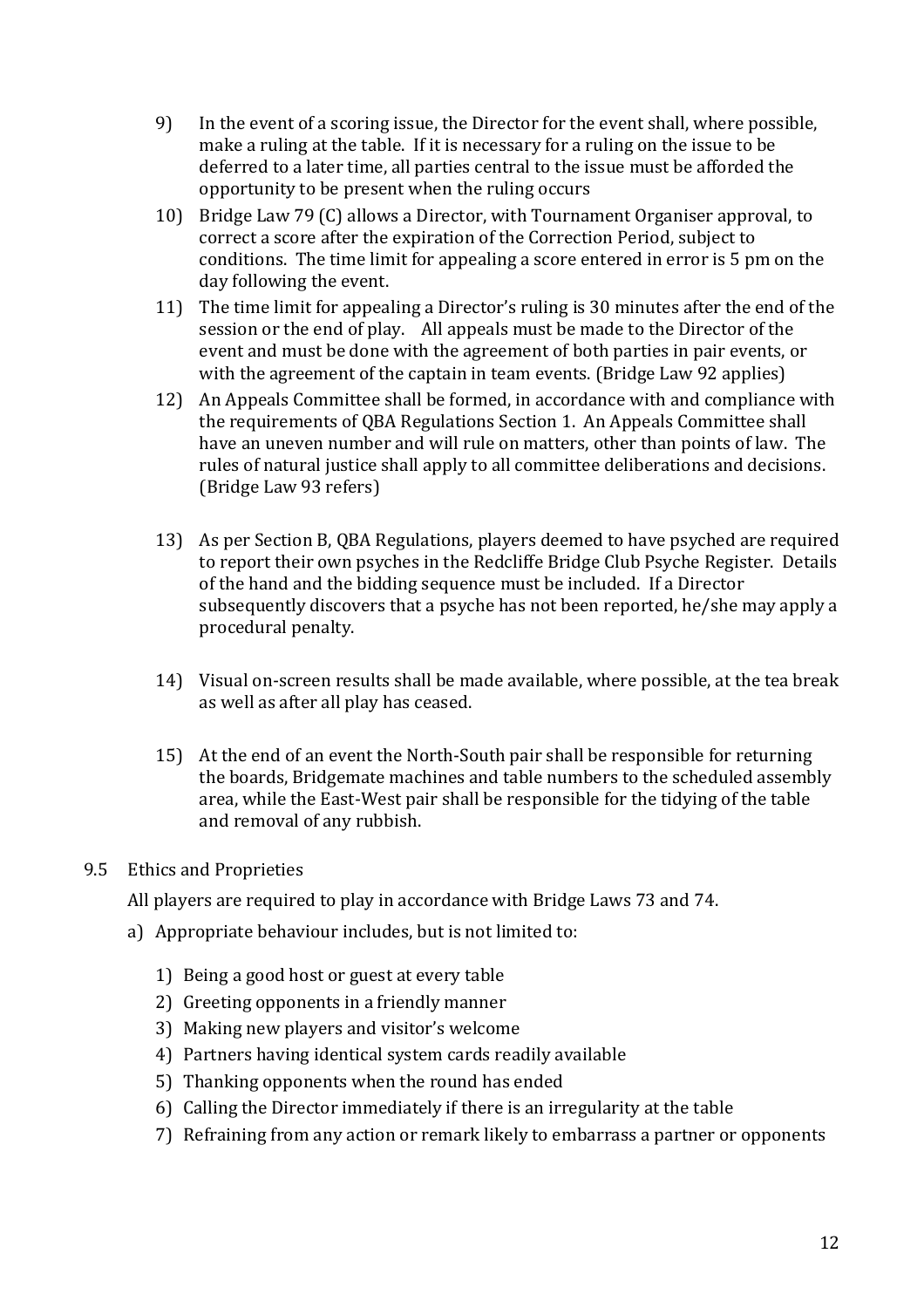- b) Inappropriate behaviour includes, but is not limited to:
	- 1) Criticising partner or opponents
	- 2) Making negative comments on bidding or play
	- 3) Loud or lengthy discussion of hands that may convey information to adjacent tables or delay play
	- 4) Rudeness, badgering, threats, profanity, insinuation
	- 5) Disputing a Director's ruling during play (an appeal process is available)

#### **10.0 Honours and Awards**

The following club awards shall be presented on an annual basis:

- 10.1 The Edna Hodgen Achievement Awards shall be presented over a 9-month period, from 1 January to 30 September, for the most masterpoints won by Redcliffe Bridge Club members who have reached, by 30 September, the ranks of Local Master, Local Master\* and Local Master \*\*.
- 10.2 The Daphne Kerr Shield is presented as an encouragement award for improving players. A member must start the year below the rank of Regional Master and win sufficient master points over the 9-month period from 1 January to 30 September to become a Regional Master. If they go beyond this and become a Regional Master\* or higher for example, they are to be especially commended.
- 10.3 The Bea Donaldson Shield is presented to the player who is the highest-ranking Club Master during 9 months from 1 January to 30 September.

The Masterpoint Secretary is to prepare the lists, based on the above criteria and present to the Management Committee for approval at the November meeting.

#### **11.0 Honorary Life Membership**

- 11.1 Any member granted Honorary Life Membership of the club on the recommendation of the Management Committee with the approval of the members at a general meeting will be exempt from paying club, QBA and ABF membership fees.
- 11.2 The Management Committee shall decide by majority vote if the nomination meets the key criteria and if so, will pass the nomination onto the next AGM. The Secretary shall forthwith notify the proposer in writing of the acceptance or rejection of the nomination.